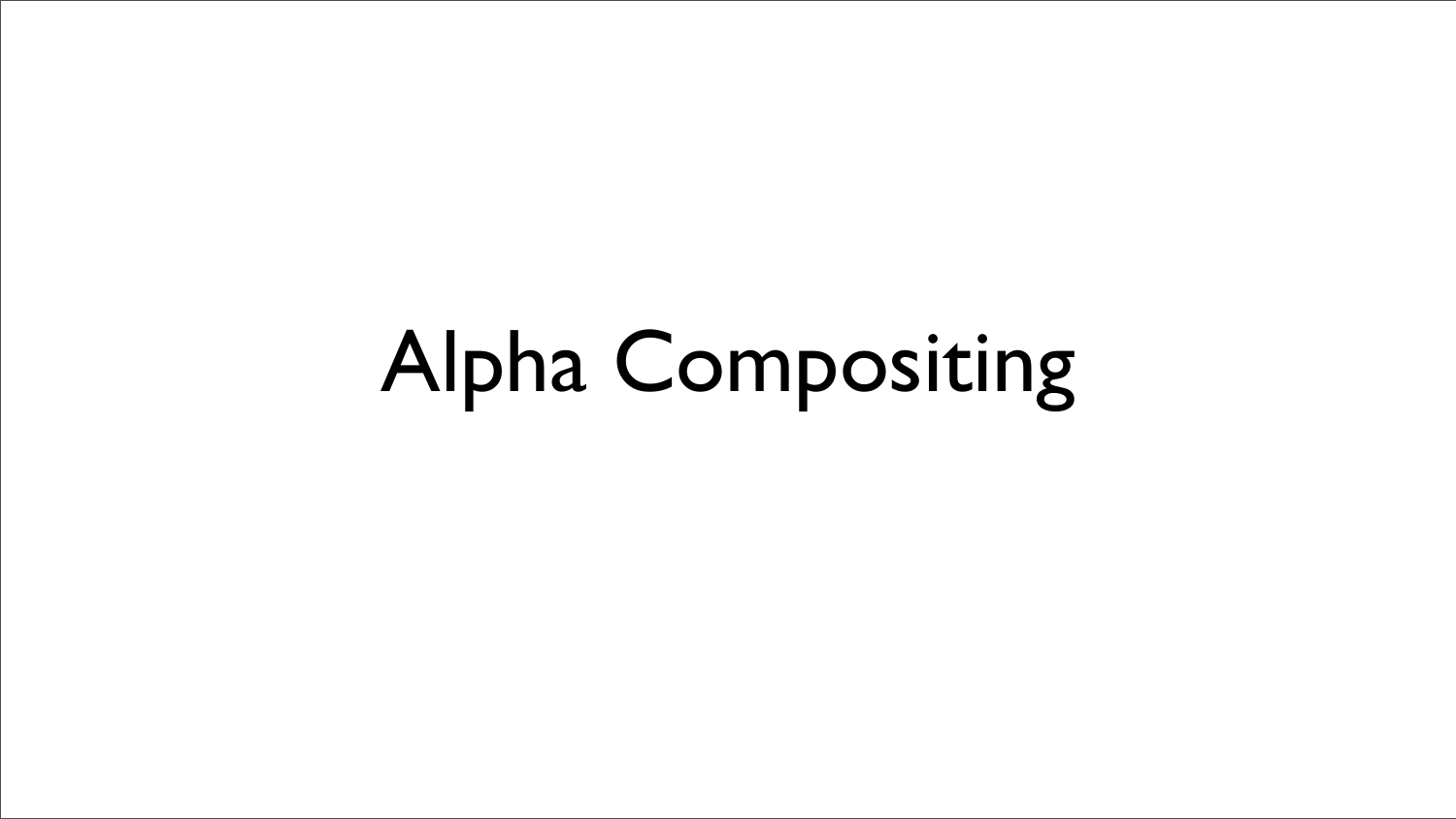## Alpha Compositing

- alpha compositing is the process of combining an image with a background to create the appearance of partial transparency.
- $\bullet$  In order to correctly combine these image elements, it is necessary to keep an associated matte for each element.
- This matte contains the coverage information the shape of the geometry being drawn
- This allows us to distinguish between parts of the image where the geometry was actually drawn and other parts of the image which are empty.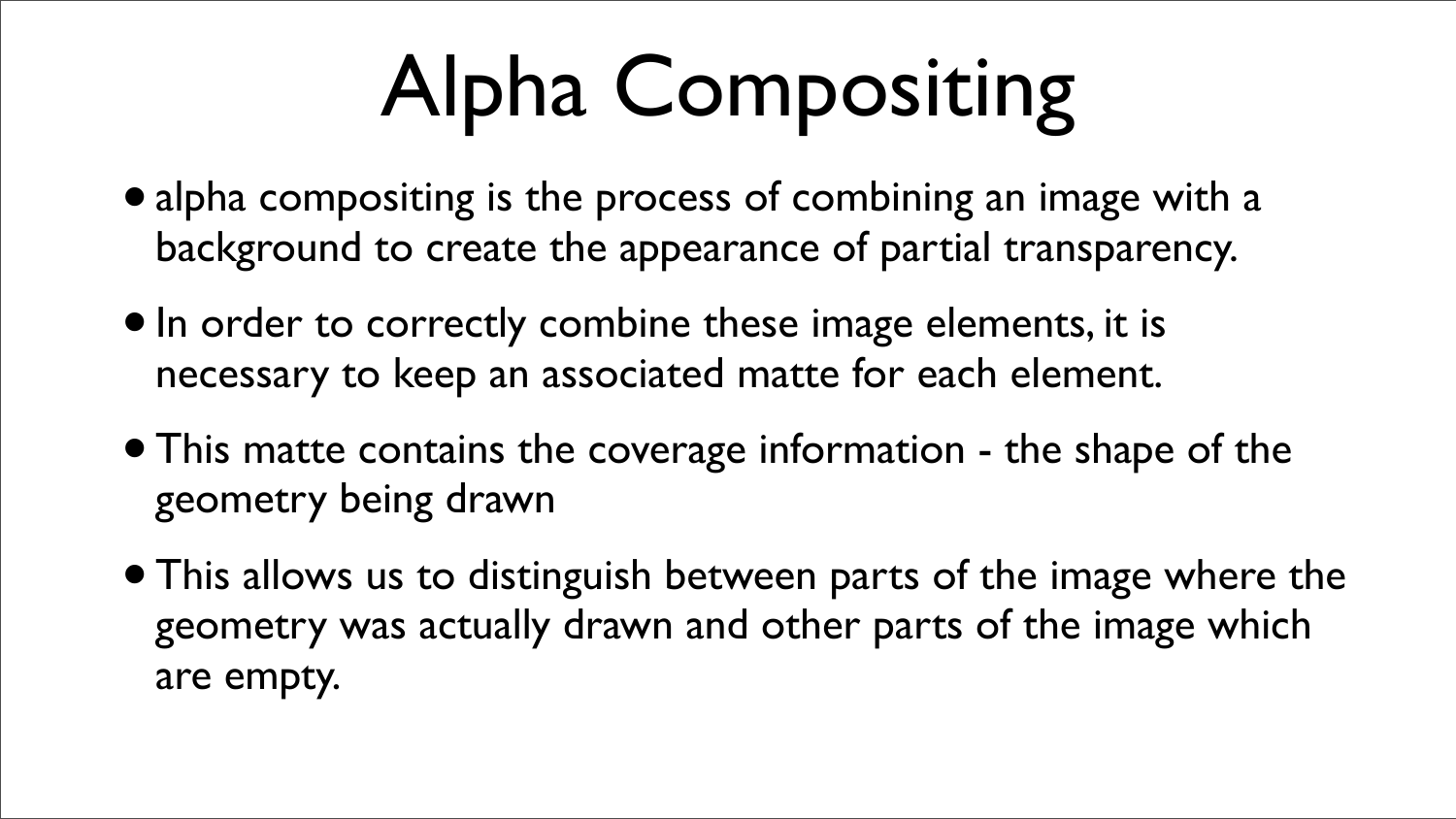## The Alpha Channel

- To store this matte information, the concept of an alpha channel was introduced by A. R. Smith (1970s)
- Porter and Duff then expanded this to give us the basic algebra of Compositing in the paper "Compositing Digital Images" in 1984.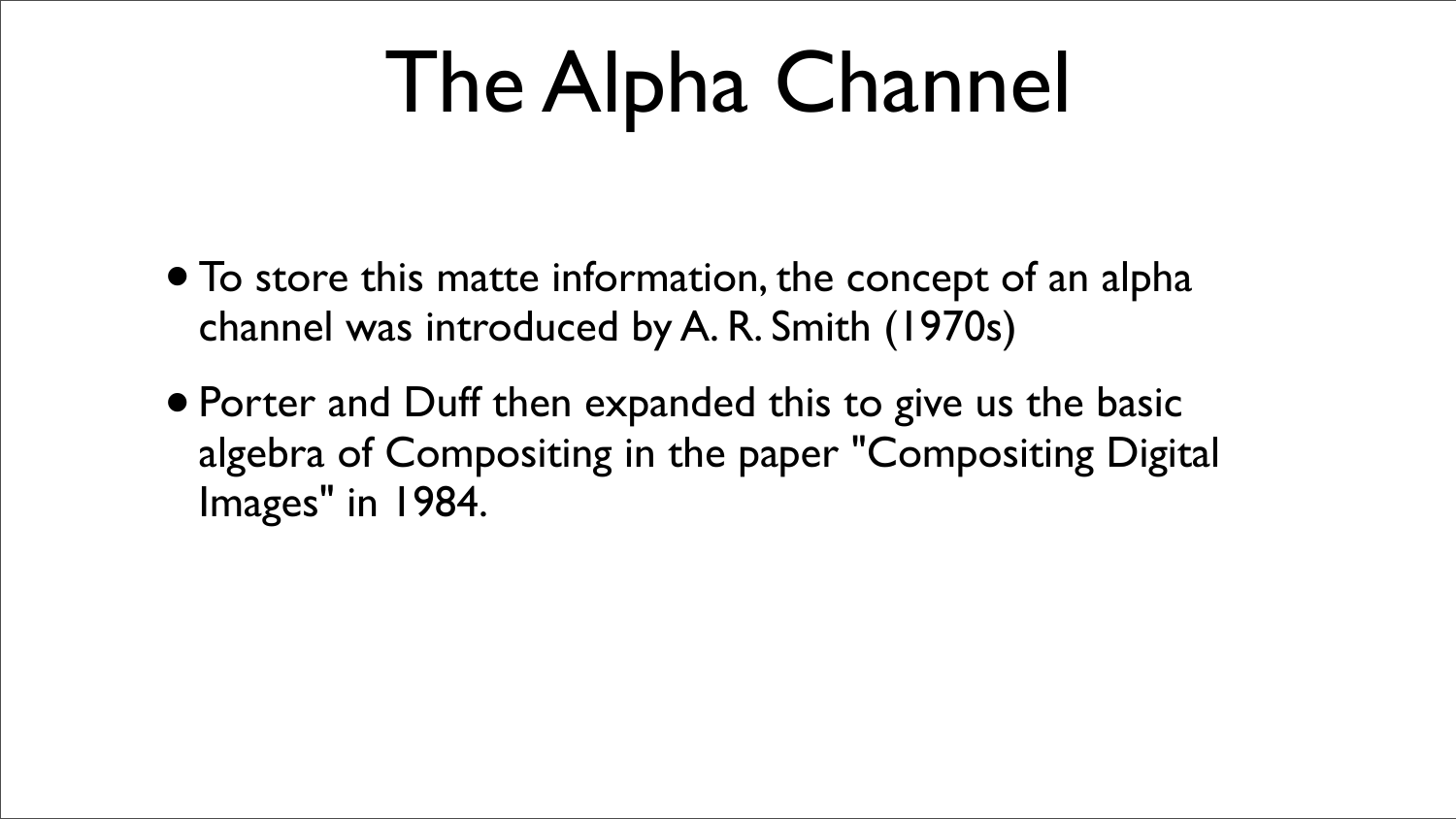## The Alpha Channel

*"A separate component is needed to retain the matte information, the extent of coverage of an element at a pixel.*  In a full colour rendering of an element, the RGB components retain only the colour. In order to place the element over an arbitrary background, a mixing factor is required at every pixel to control the linear interpolation of foreground and *background colours.* 

Let us call this an alpha channel, and let us treat an alpha of 0 to indicate no *coverage, 1 to mean full coverage, with fractions corresponding to partial coverage."*

*In general, there is no way to encode this component as part of the colour information.* 

*For anti-aliasing purposes, this mixing factor needs to be of comparable resolution to the colour channels.*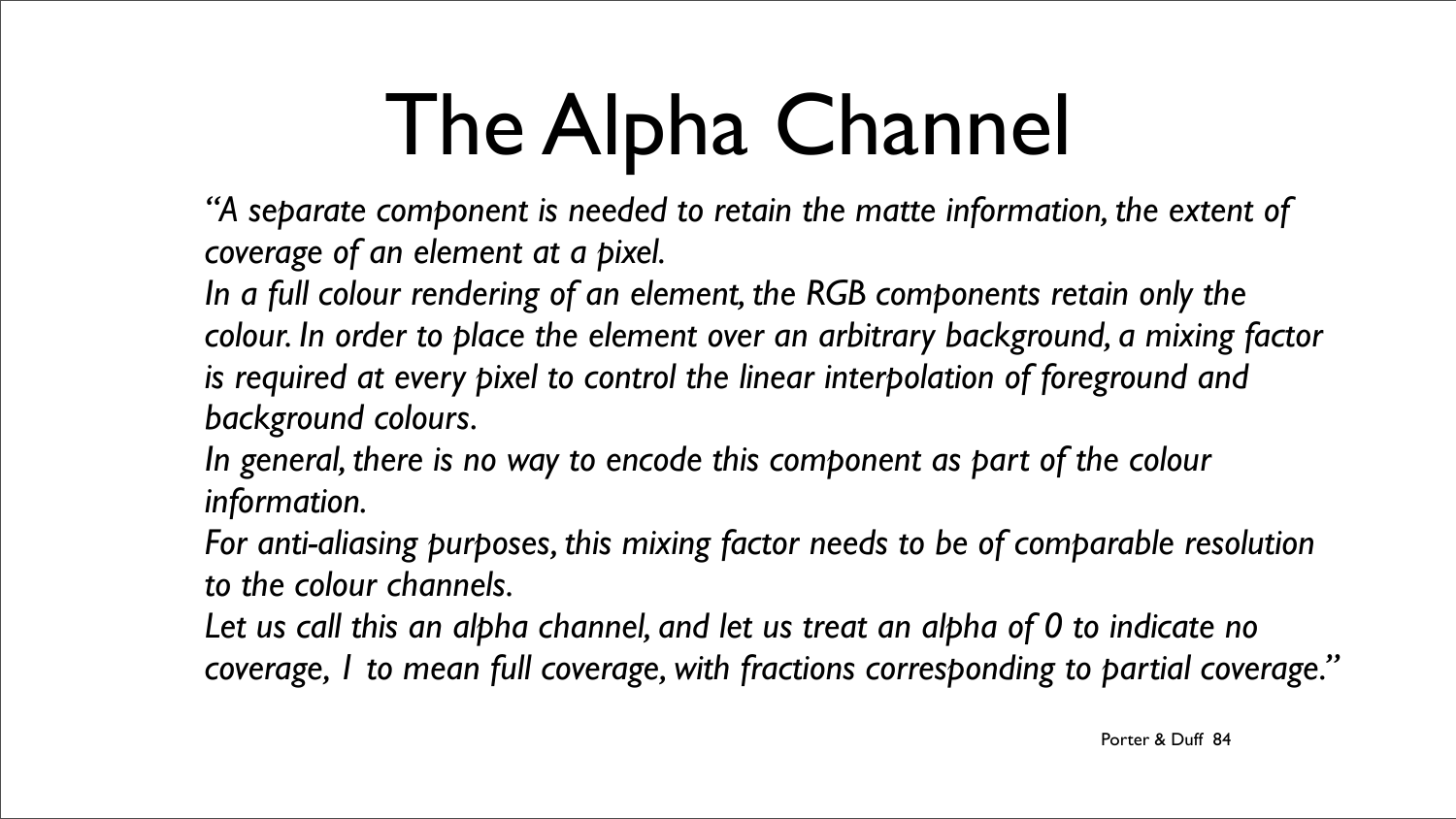## Alpha Channel

- $black = (0,0,0,1)$
- $clear = (0,0,0,0)$

- In a 2D image element which stores a colour for each pixel, an additional value is stored in the alpha channel containing a value ranging from 0 to 1.
- 0 means that the pixel does not have any coverage information; i.e. there was no colour contribution from any geometry because the geometry did not overlap this pixel.
- I means that the pixel is fully opaque because the geometry completely overlapped the pixel.
- It is important to distinguish between the following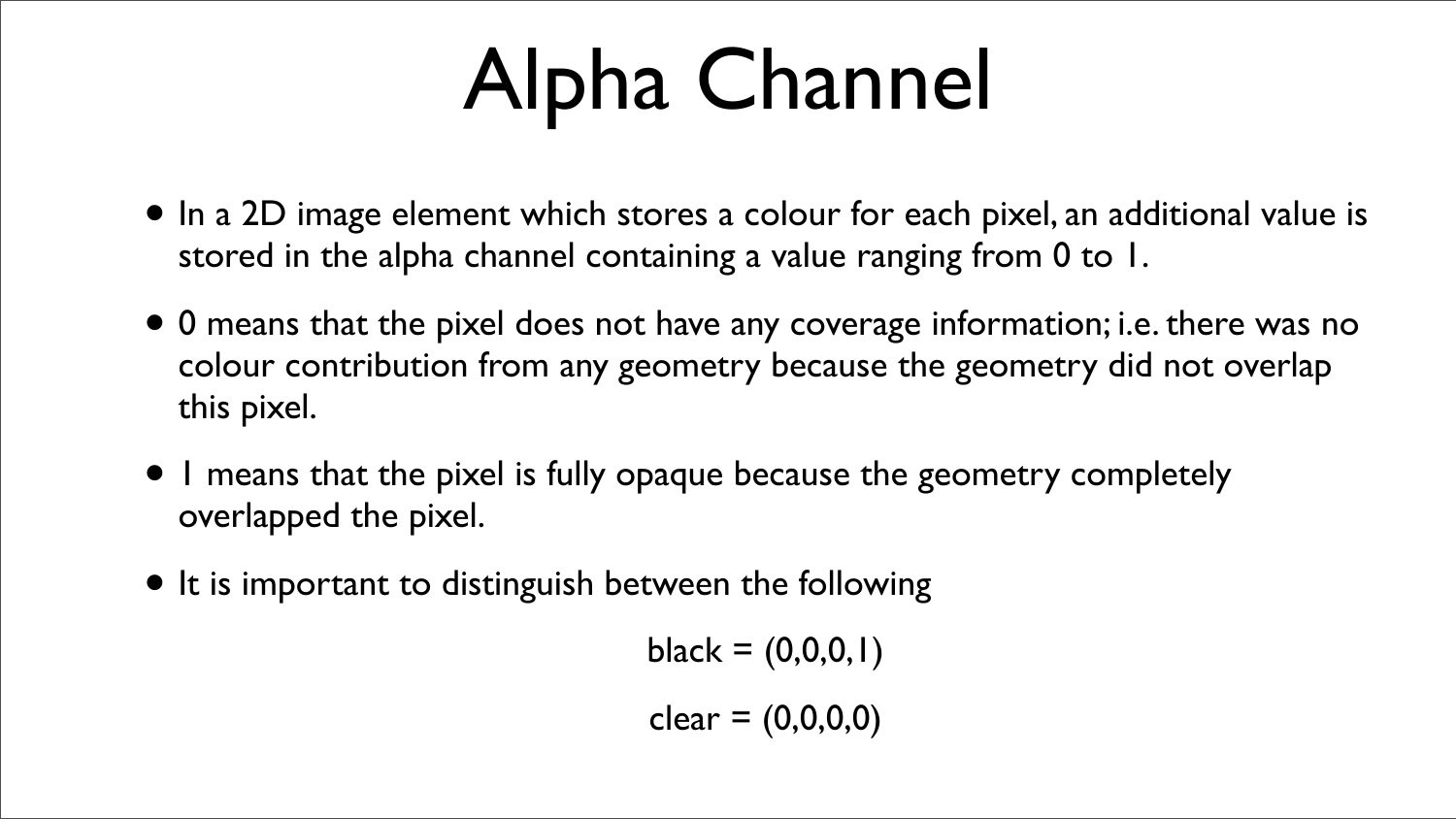## Pre multiplied alpha

*"What is the meaning of the quadruple (r,g,b,a) at a pixel? How do we express that a pixel is half covered by a full red object? One obvious suggestion is to assign (1,0,0,.5} to that pixel: the .5 indicates the coverage and the (1,0,0) is the colour.*  There are a few reasons to dismiss this proposal, the most severe being that all *compositing operations will involve multiplying the 1 in the red channel by the .5 in the alpha channel to compute the red contribution of this object at this pixel.* 

The desire to avoid this multiplication points up a better solution, storing the *pre-multiplied value in the colour component, so that (.5,0,0,.5) will indicate a full red object half covering a pixel".*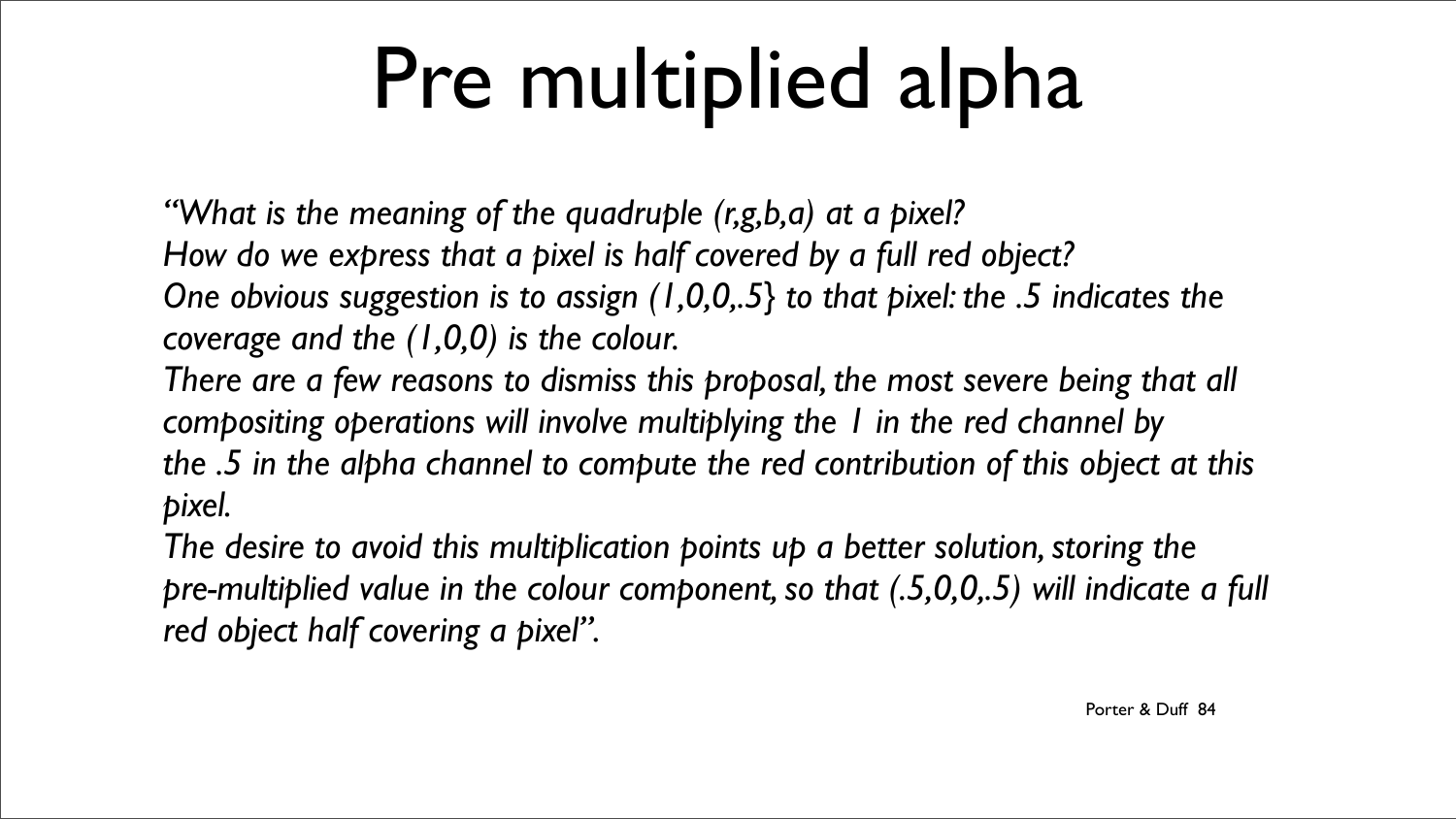## Pre multiplied alpha

- If an alpha channel is used in an image, it is common to also multiply the colour by the alpha value, in order to save on additional multiplication during the Compositing process.
- This is usually referred to as pre-multiplied alpha.
- Thus, assuming that the pixel colour is expressed using RGB triples,
- a pixel value of (0.0, 0.5, 0.0, 0.5) implies a pixel which is fully green and has 50% coverage.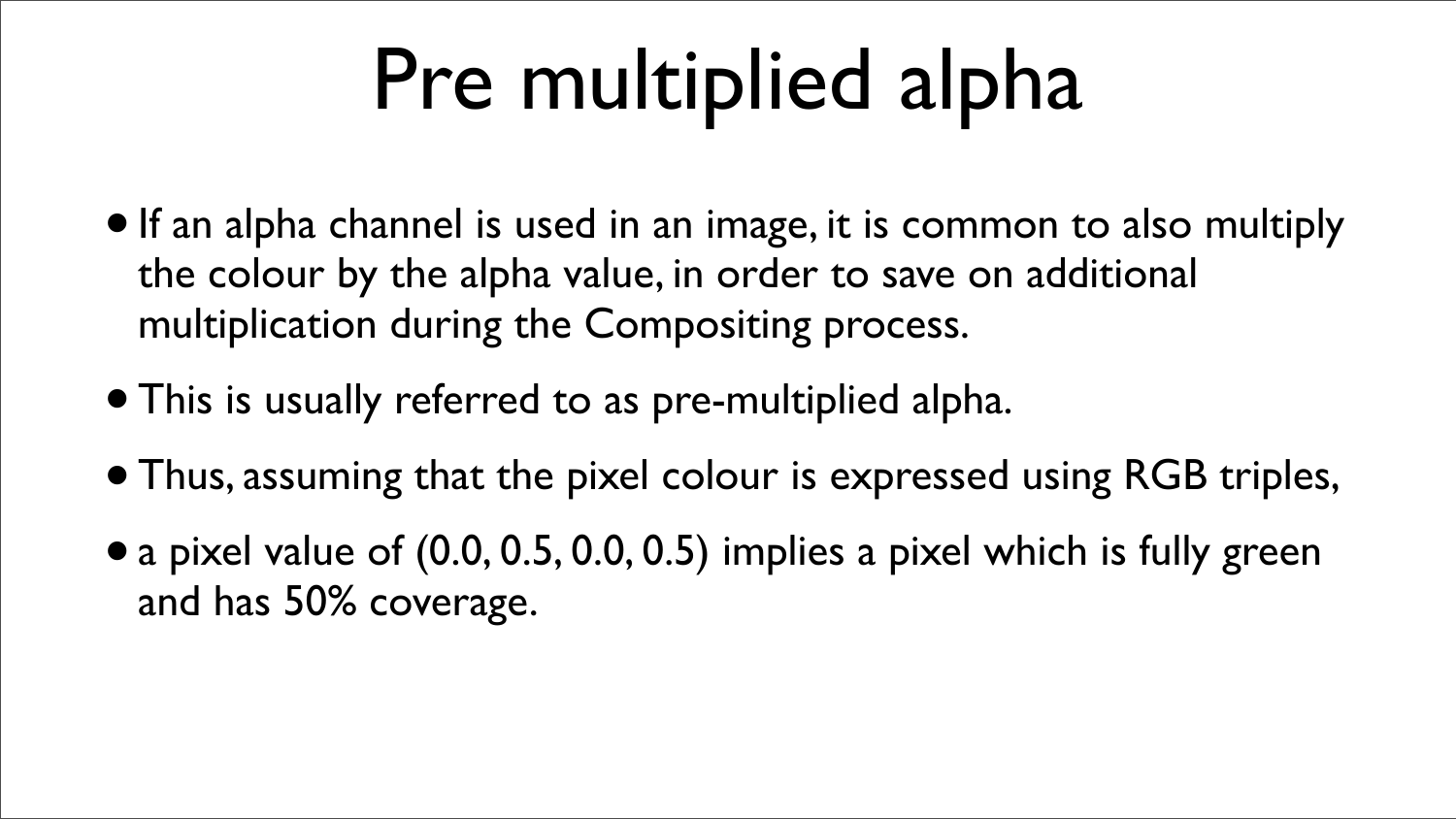# Compositing Algebra



- Porter and Duff proposed a number of basic operations, which are performed on a per pixel, per RGB channel basis
- Most of these operations presuppose that the RGB channels have already been pre-multiplied by the alpha value



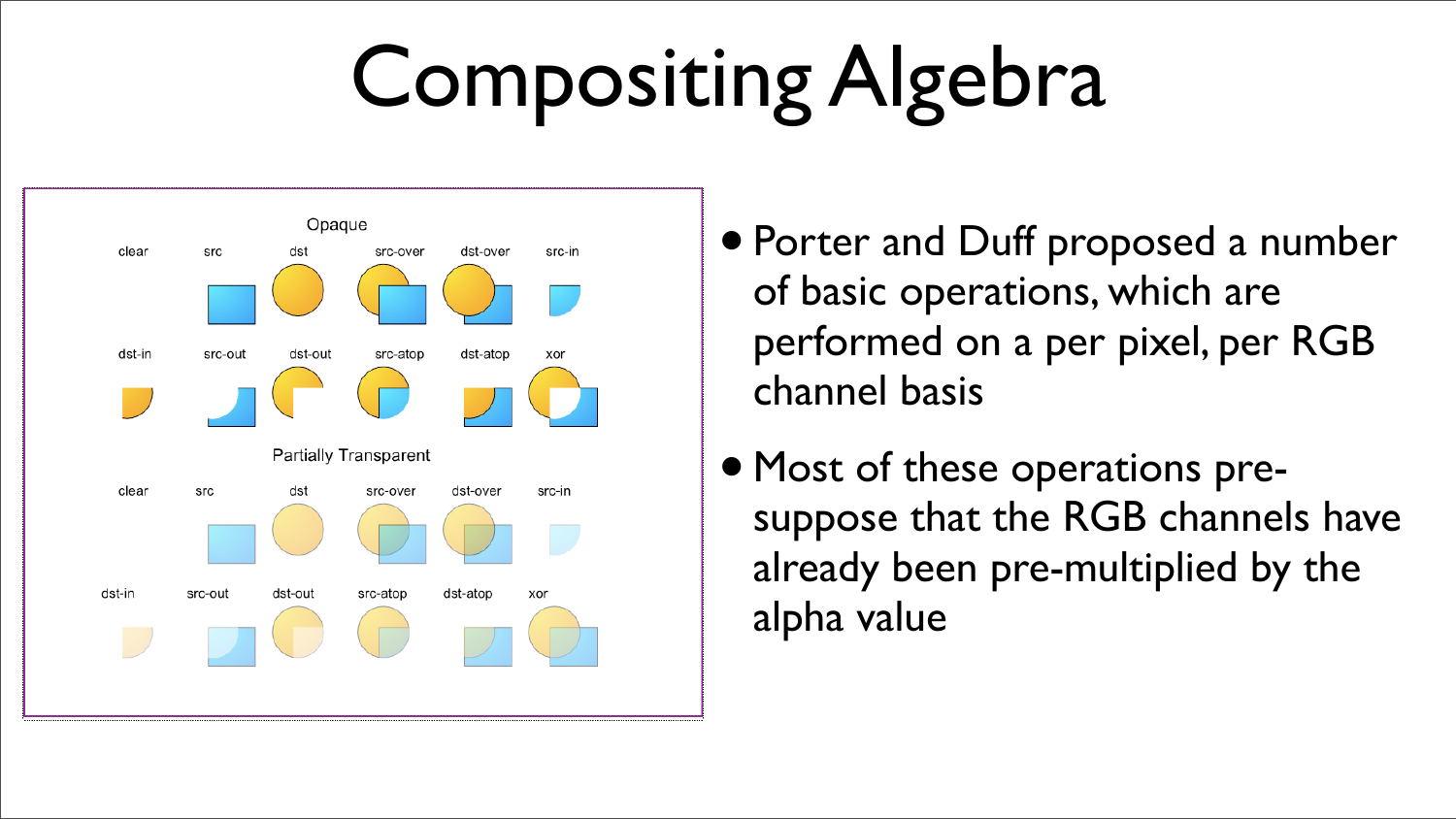| operation    | quadruple                     |
|--------------|-------------------------------|
| clear        | (0,0,0,0)                     |
| A            | $(0,\mathbf{A},0,\mathbf{A})$ |
| В            | (0, 0, B, B)                  |
| $A$ over $B$ | (0, A, B, A)                  |
| $B$ over $A$ | $(0,\!A,\!B,\!B)$             |
| $A$ in $B$   | (0,0,0,A)                     |
| $B$ in $A$   | (0,0,0,B)                     |
| $A$ out $B$  | (0, A, 0, 0)                  |
| $B$ out $A$  | (0,0,B,0)                     |
| A atop $B$   | (0,0,B,A)                     |
| $B$ atop $A$ | (0, A, 0, B)                  |
| $A$ xor $B$  | (0, A, B, 0)                  |
|              |                               |

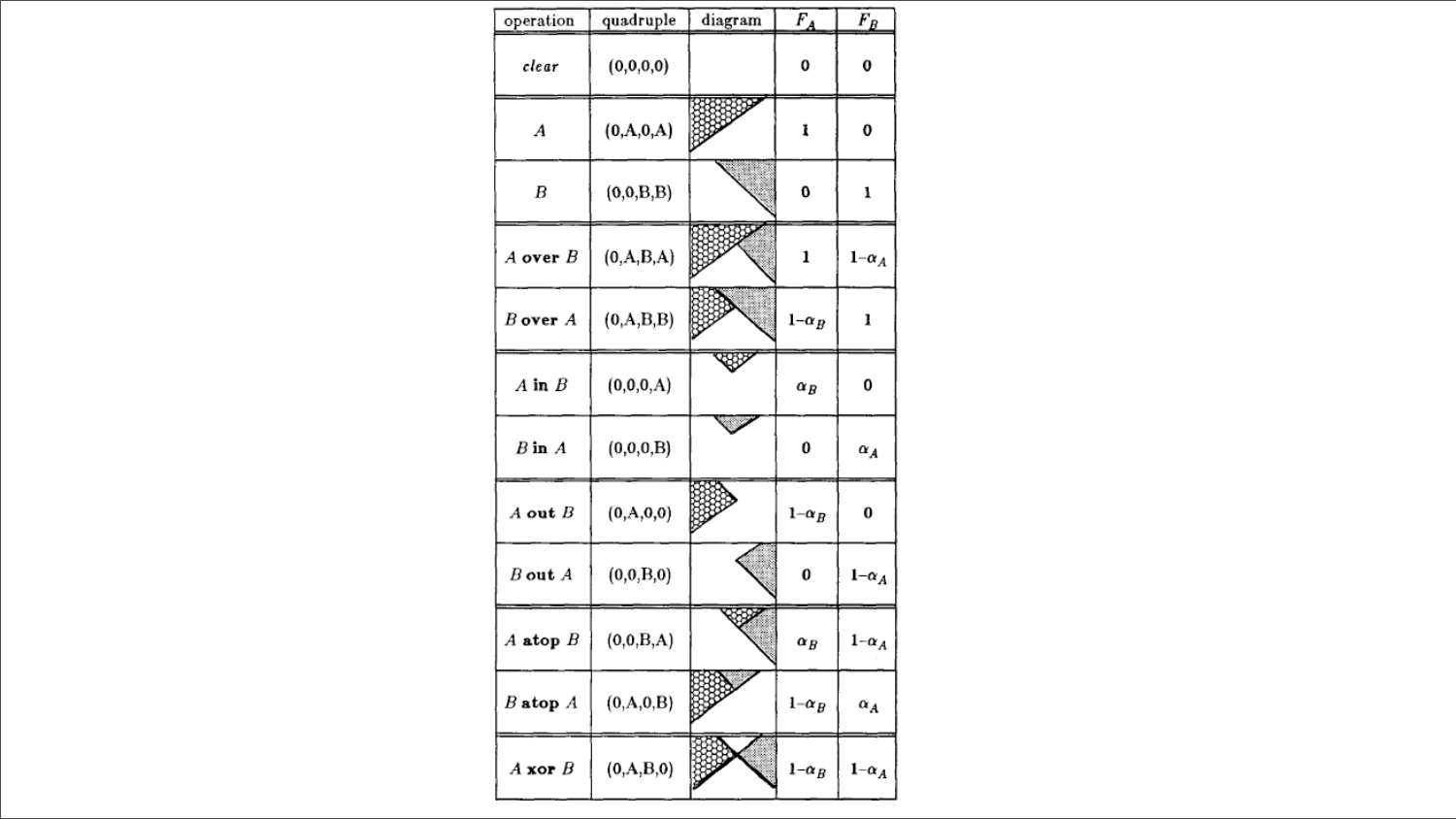### A over B

- The basic over operator is similar to the painters algorithm where the A element is placed over the B element.
- For each Pixel we do the following

 $C_o = C_a + C_b \times (1 - \alpha_a)$  $\alpha_o = \alpha_a + \alpha_b \times (1 - \alpha_a)$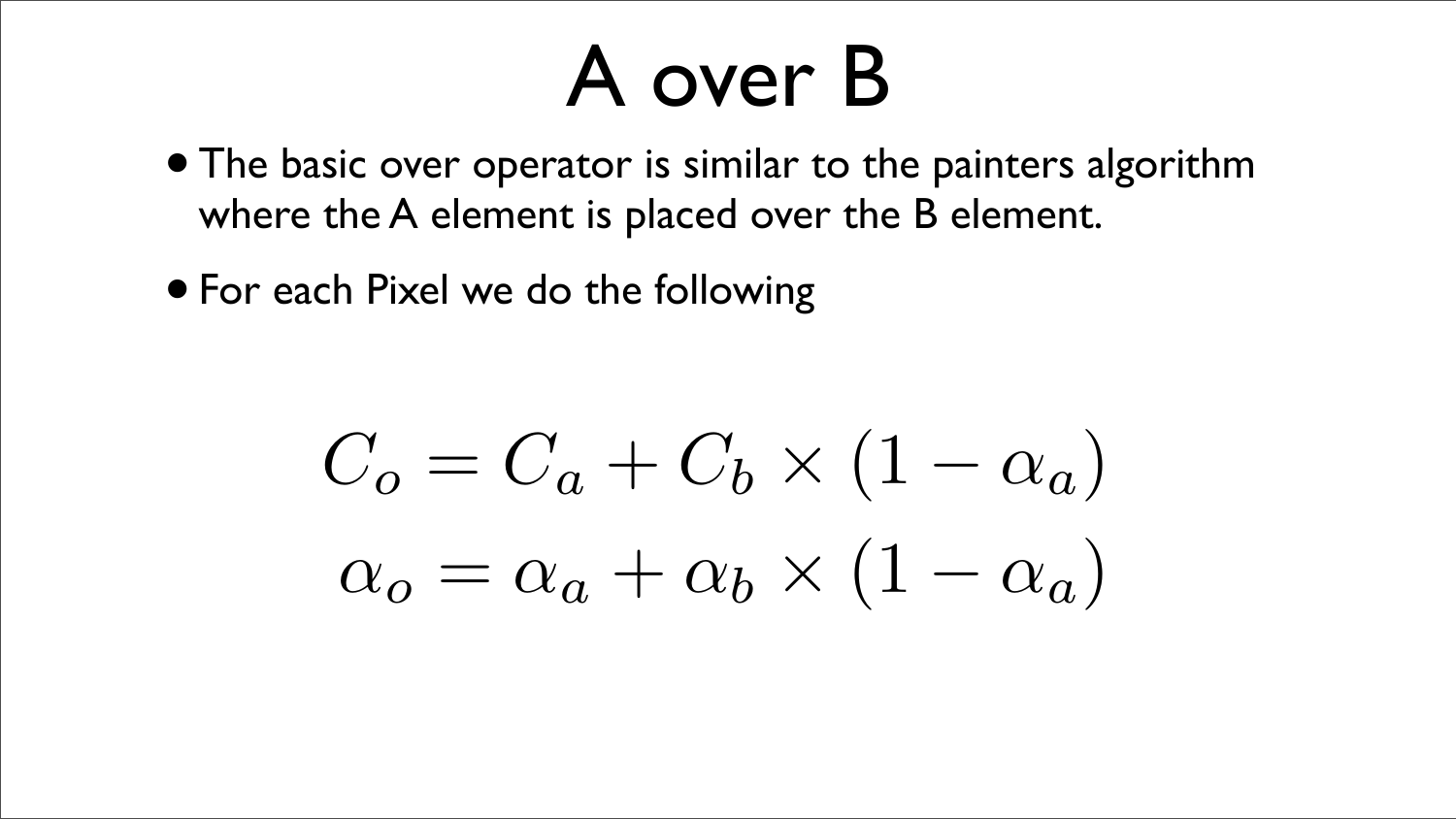#### Other Functions

| Function | Use                       | <b>Maths</b>                                                  |
|----------|---------------------------|---------------------------------------------------------------|
| Atop     | Add effects to foreground | $C_o = C_a \times \alpha_b + (C_b \times (1 - \alpha_a))$     |
| ADD      | Add mattes together       | $C_o = C_a + C_b$                                             |
| DIV      |                           | $C_o = C_a \div C_b$                                          |
| Mult     | Mask Elements             | $C_o = C_a \times C_b$                                        |
| Inside   | Mask Elements             | $C_o = C_a \times \alpha_b$                                   |
| Sub      | Subtract                  | $C_o = C_a - C_b$                                             |
| outside  | Mask Elements             | $C_o = C_a \times (1 - \alpha_b)$                             |
| xor      |                           | $C_o = C_a \times (1 - \alpha_b) + C_b \times (1 - \alpha_a)$ |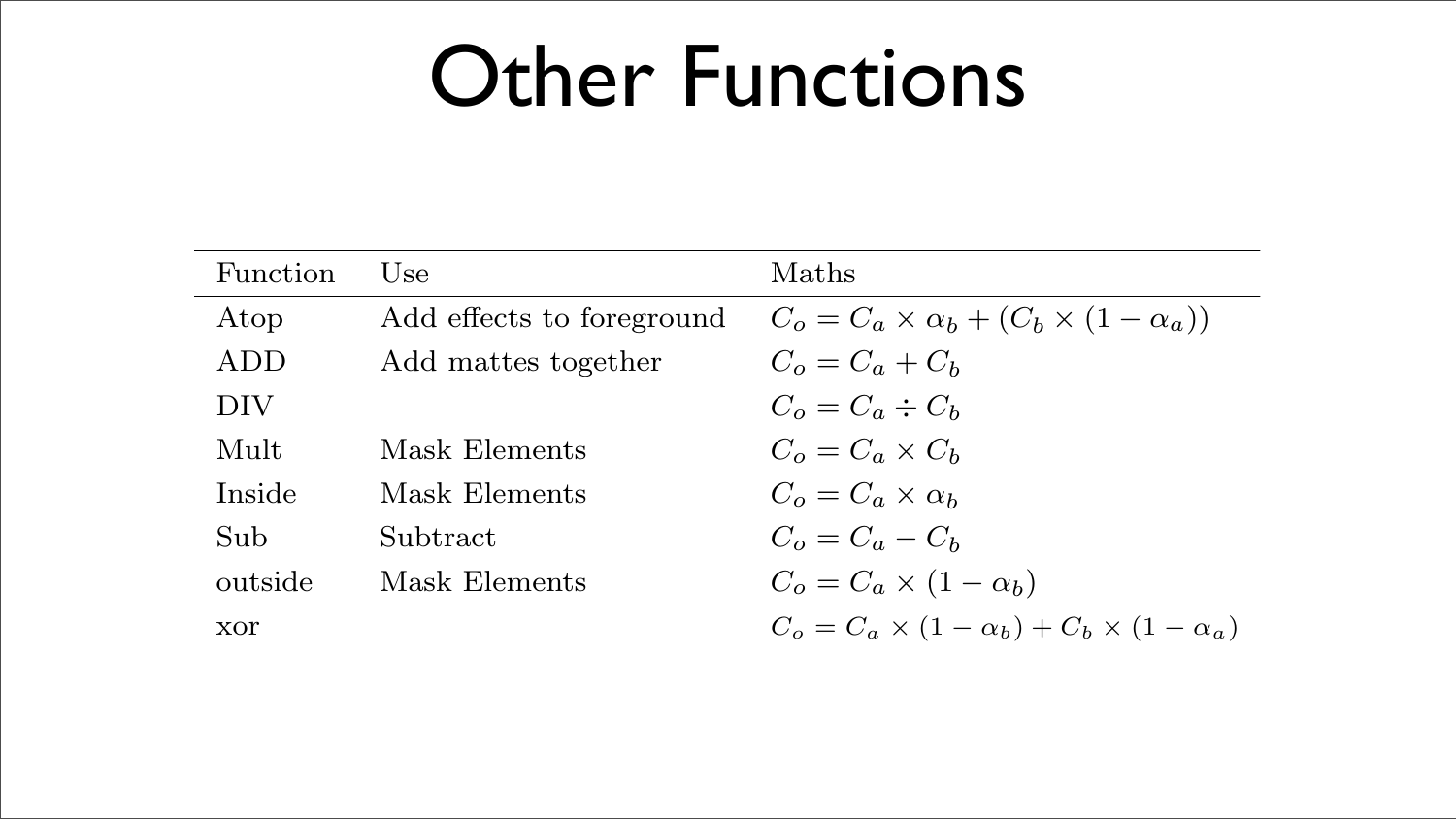# Unary operators

## also suggested the following operations

- 
- $\text{darken}(A, \phi) \equiv (\phi r_A, \phi g_A, \phi b_A, \alpha_A)$  $dissolve(A, \delta) \equiv (\delta r_A, \delta q_A, \delta b_A, \delta \alpha_A)$

As  $\phi$  varies from 1 to 0, the element will change from normal to complete blackness. If  $\phi > 1$  the element will be brightened. As  $\delta$  goes from 1 to 0 the element will gradually fade from view

• To assist in dissolving and colour balancing Porter and Duff

- Normally  $0 \leq \phi, \delta \leq 1$  although none of the theory requires it
	-
	-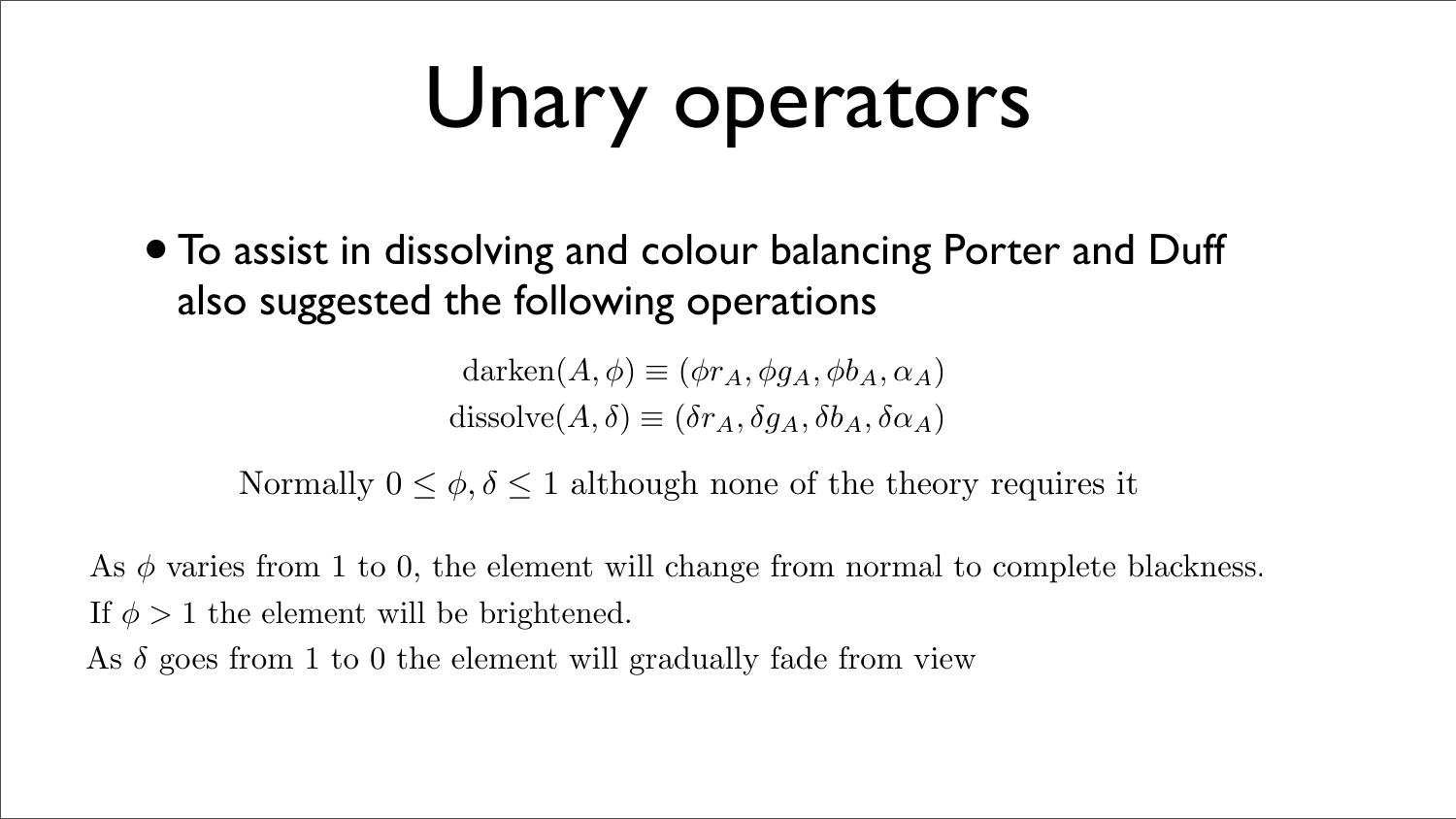## Luminescent objects

• Luminescent objects, which add colour information without obscuring the background, can be handled with the introduction of a opaqueness factor  $\omega, 0 \leq \omega \leq 1$ 

#### $opaque(A, \omega) \equiv (r_A, q_A, b_A, \omega \alpha_A)$

As  $\omega$  varies from 1 to 0, the element will change from normal coverage over the background to no obscuration.

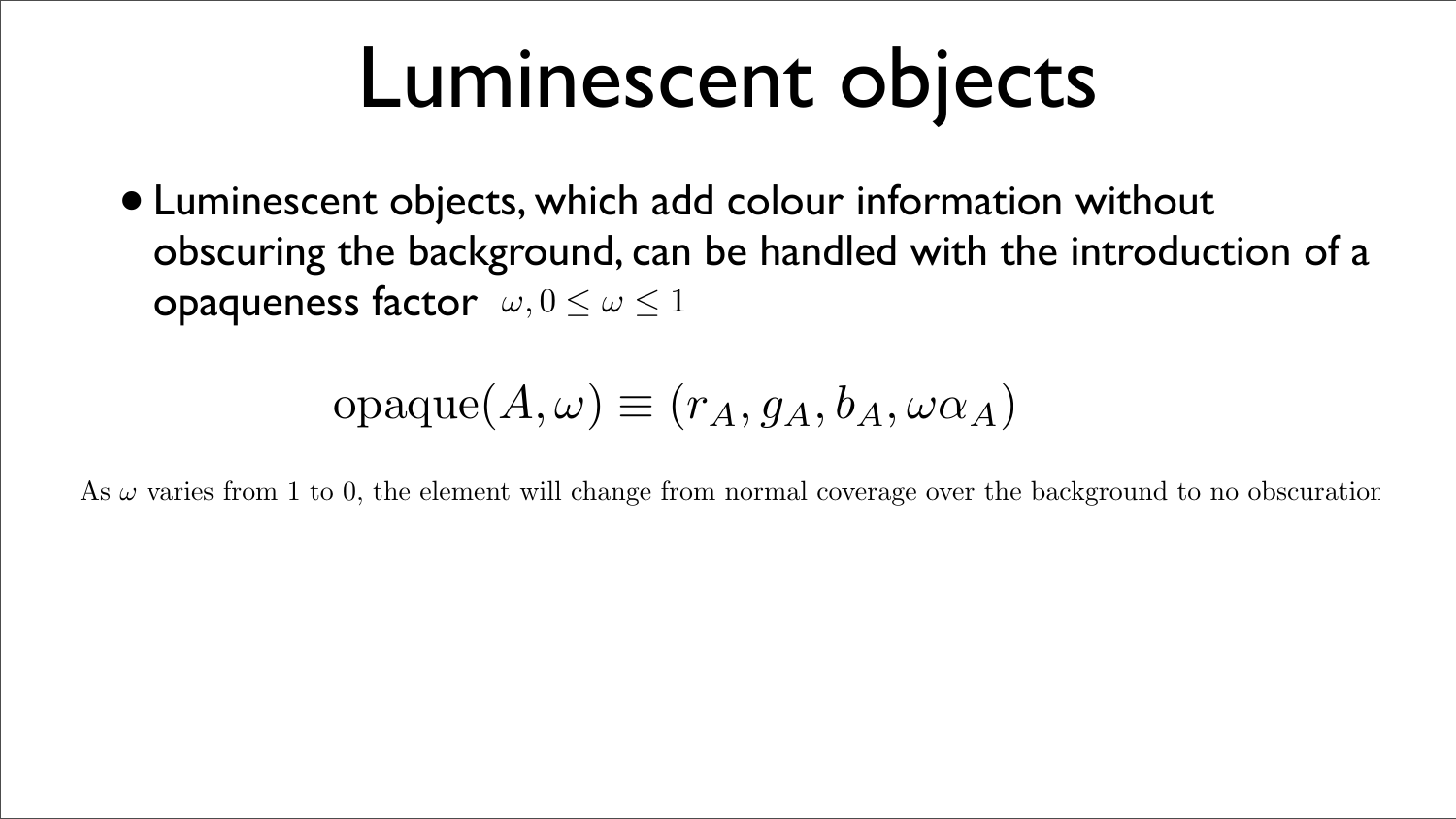## The Plus Operator

- The expression A plus B holds no notion of precedence in any area covered by both pictures; the components are simply added.
- This allows us to dissolve from one picture to another by specifying

- $\bullet$  In terms of the binary operators above, plus allows both pictures to survive in the subpixel area AB.
- $dissolve(A, \alpha)$  plus dissolve $(B, 1 \alpha)$